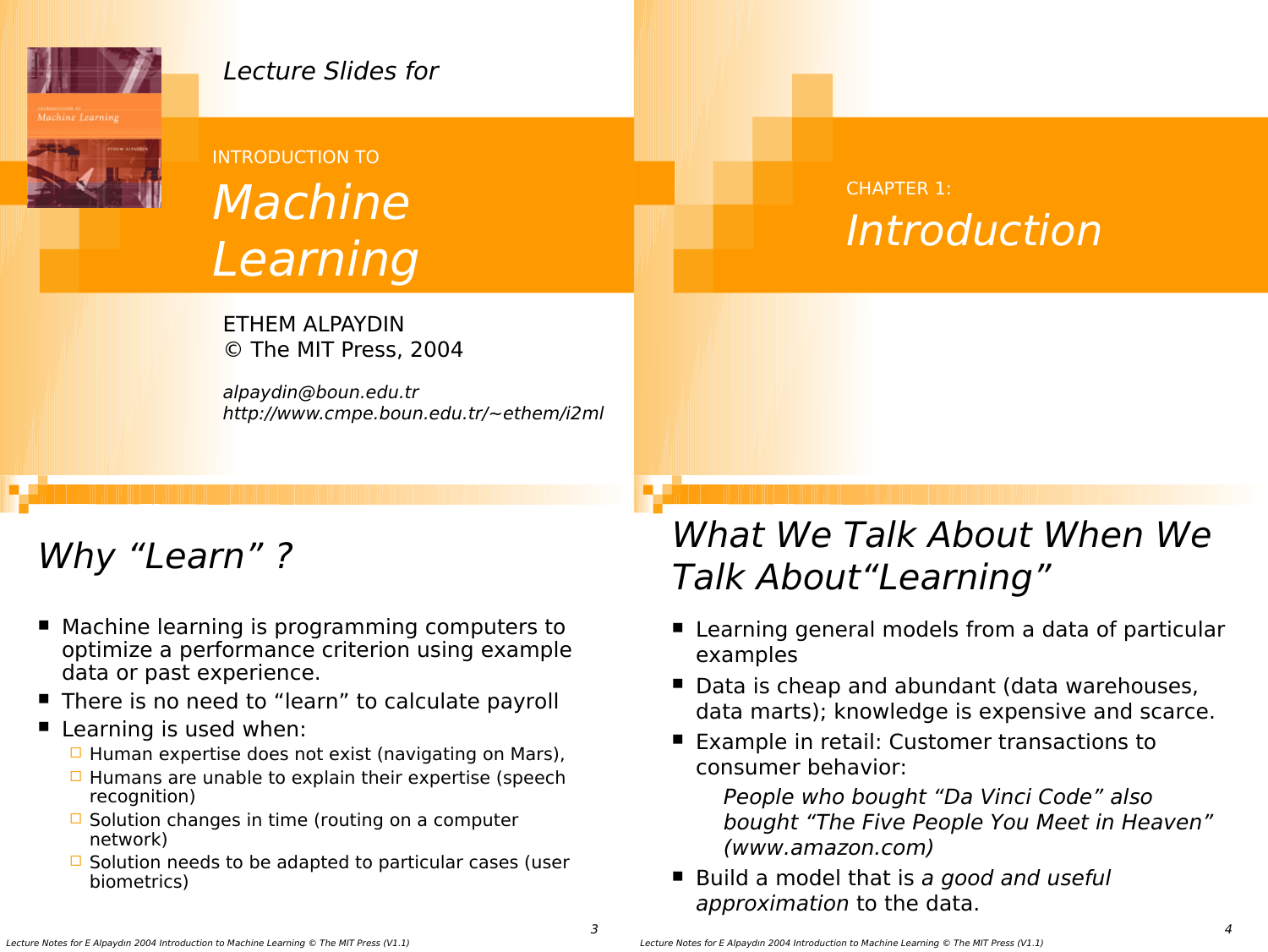### What is Machine Learning?

- Optimize a performance criterion using example data or past experience.
- Role of Statistics: Inference from a sample
- Role of Computer science: Efficient algorithms to  $\Box$  Solve the optimization problem
	- $\Box$  Representing and evaluating the model for inference

# Applications

- **Supervised Learning □ Classification** 
	- $\Box$  Regression
- **Unsupervised Learning**
- Reinforcement Learning



# **Classification**

- Example: Credit scoring
- Differentiating between low-risk and high-risk customers from their income and savings



Discriminant: IF income  $> \theta_1$  AND savings  $> \theta_2$ THEN low-risk ELSE high-risk

Lecture Notes for E Alpaydın 2004 Introduction to Machine Learning © The MIT Press (V1.1)

# Classification: Applications

- Aka Pattern recognition
- Face recognition: Pose, lighting, occlusion (glasses, beard), make-up, hair style
- Character recognition: Different handwriting styles.
- **Speech recognition: Temporal dependency.** 
	- $\Box$  Use of a dictionary or the syntax of the language.
	- $\Box$  Sensor fusion: Combine multiple modalities; eg, visual (lip image) and acoustic for speech
- Medical diagnosis: From symptoms to illnesses
- ...

5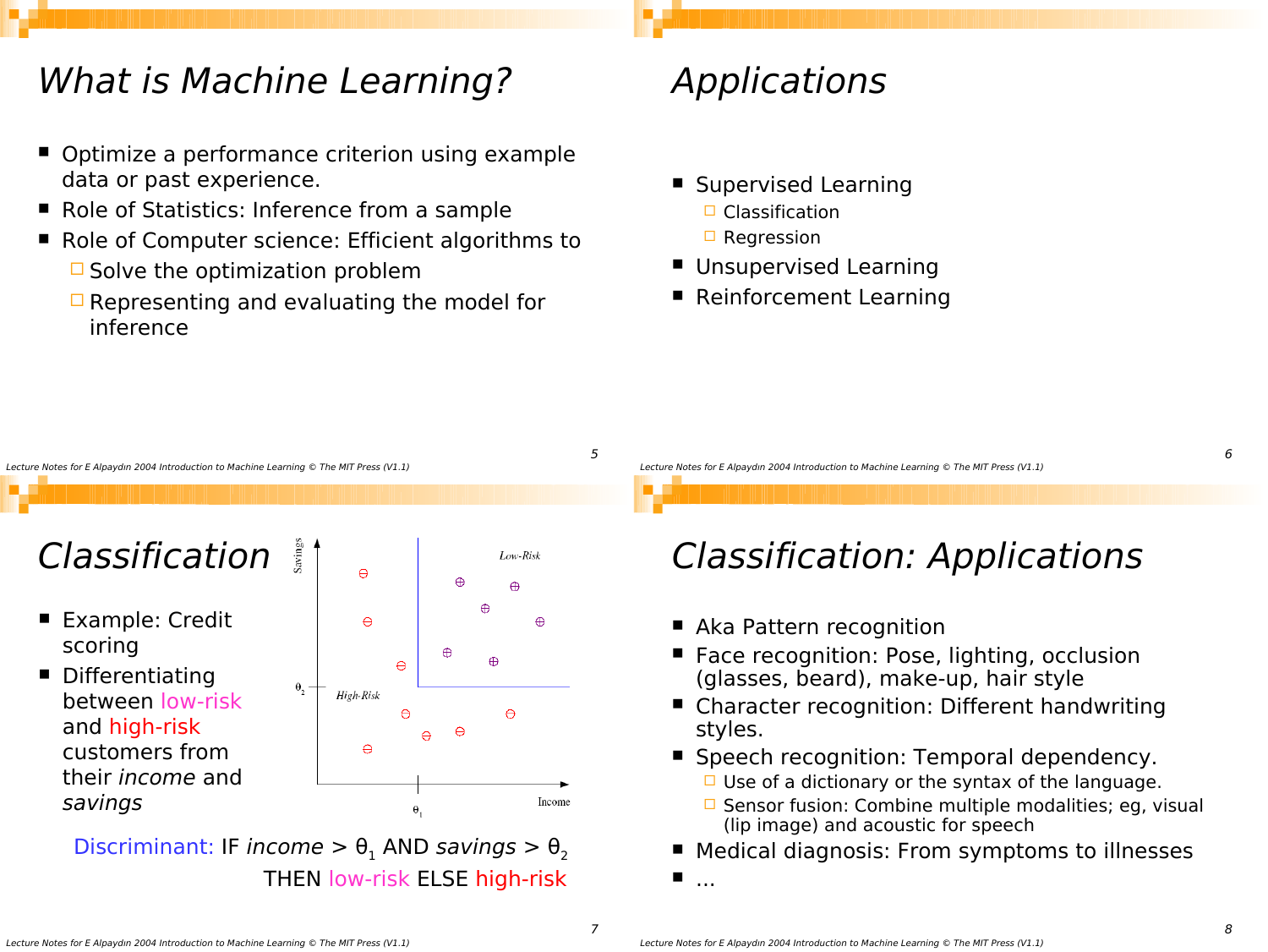### Face Recognition

#### Training examples of a person



#### Test images



AT&T Laboratories, Cambridge UK http://www.uk.research.att.com/facedatabase.html

Lecture Notes for E Alpaydın 2004 Introduction to Machine Learning © The MIT Press (V1.1)

# Regression Applications

- Navigating a car: Angle of the steering wheel (CMU NavLab)
- Kinematics of a robot arm



# Regression

- Example: Price of a used car
- $\blacksquare$  x : car attributes
	- y : price  $y = g(x | \theta)$
	- g ( ) model,
- $\theta$  parameters



Lecture Notes for E Alpaydın 2004 Introduction to Machine Learning © The MIT Press (V1.1)

### Supervised Learning: Uses

- **Pediction of future cases: Use the rule to predict** the output for future inputs
- Knowledge extraction: The rule is easy to understand
- Compression: The rule is simpler than the data it explains
- Outlier detection: Exceptions that are not covered by the rule, e.g., fraud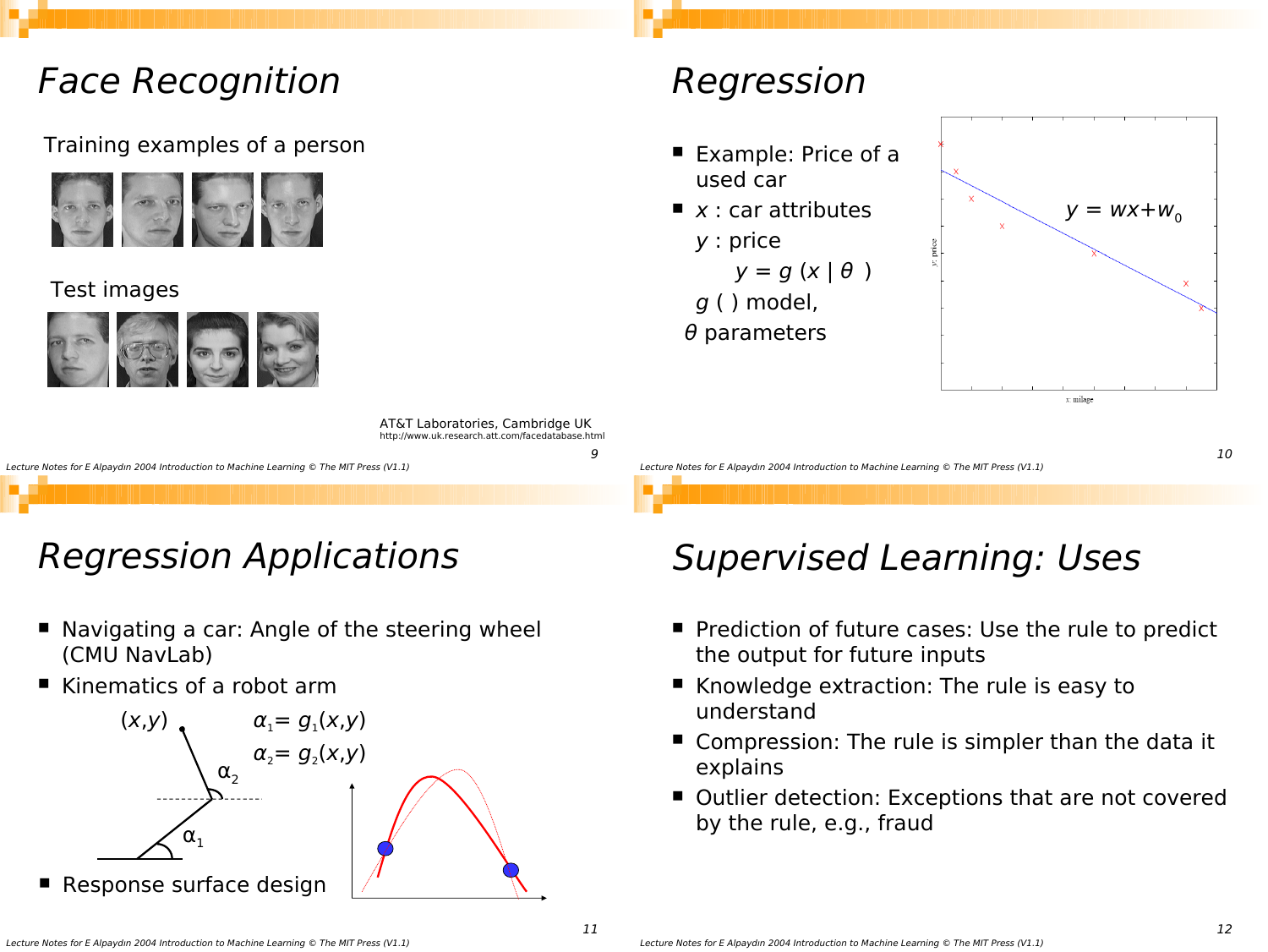### Unsupervised Learning

- **E** Learning "what normally happens"
- No output
- Clustering: Grouping similar instances
- Example applications
	- $\Box$  Customer segmentation in CRM
	- $\Box$  Image compression: Color quantization
	- $\Box$  Bioinformatics: Learning motifs

### Reinforcement Learning

- Learning a policy: A sequence of outputs
- No supervised output but delayed reward
- Credit assignment problem
- Game playing
- Robot in a maze
- Multiple agents, partial observability, ...

#### Lecture Notes for E Alpaydın 2004 Introduction to Machine Learning © The MIT Press (V1.1)

### Resources: Datasets

- UCI Repository: http://www.ics.uci.edu/~mlearn/MLRepository.html
- UCI KDD Archive: http ://kdd.ics.uci.edu/summary.data.application.html
- Statlib: http://lib.stat.cmu.edu/
- Delve: http://www.cs.utoronto.ca/~delve/

Lecture Notes for E Alpaydın 2004 Introduction to Machine Learning © The MIT Press (V1.1)

# Resources: Journals

- **I** Journal of Machine Learning Research www.jmlr.org
- Machine Learning
- Neural Computation
- Neural Networks
- **IFEE Transactions on Neural Networks**
- IEEE Transactions on Pattern Analysis and Machine Intelligence
- Annals of Statistics
- Journal of the American Statistical Association

15

13